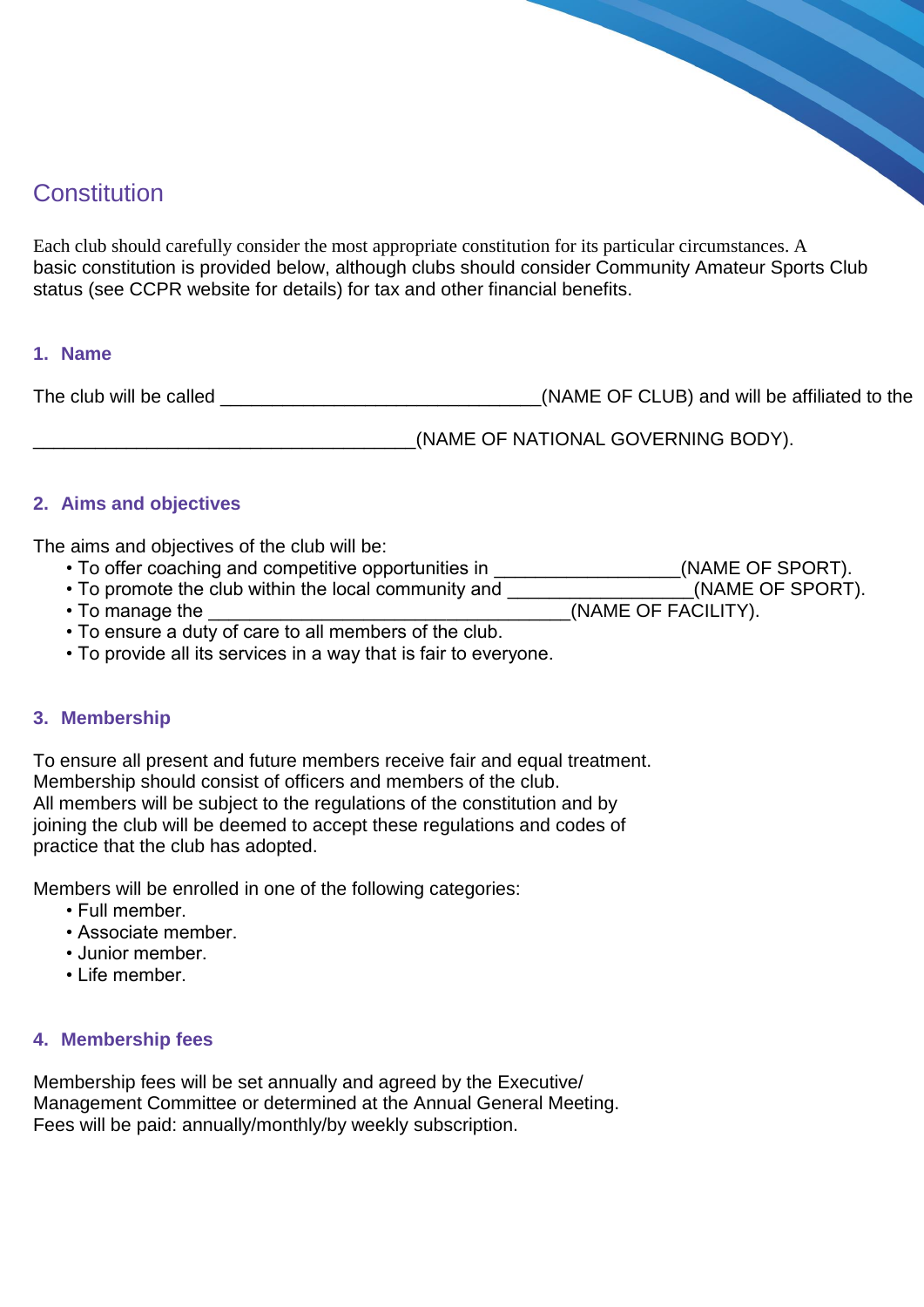### **5. Officers of the club**

The officers of the club will be:

- Chair
- Vice Chair
- Secretary
- Treasurer
- Fixtures Secretary
- Publicity Officer
- Volunteer Coordinator
- Any other relevant position

Officers will be elected annually at the Annual General Meeting.

All officers will retire each year but will be eligible for re-appointment.

#### **6. Committee**

The club will be managed through the Management Committee consisting of:

- NAMES OF OFFICER POSTS. Only these posts will have the right to vote at meetings of the Management Committee.
- The Management Committee meetings will be convened by the Secretary of the club and held no less than  $\blacksquare$  (NUMBER OF MEETINGS) times per year.
- The quorum required for business to be agreed at Management Committee meetings will be: (NUMBER) [ACCORDING TO NUMBEROF OFFICERS IN POST].
- The Management Committee will be responsible for adopting new policy, codes of practice and rules that affect the organisation of the club.
- The Management Committee will have powers to appoint subcommittees as necessary and appoint advisers to the Management Committee as necessary to fulfil its business.
- The Management Committee will be responsible for disciplinary hearings of members who infringe the club rules/regulations/constitution. The Management Committee will be responsible for taking any action of suspension or discipline following such hearings.

## **7. Finance**

- All club monies will be banked in an account held in the name of the club.
- The Club Treasurer will be responsible for the finances of the club.
- The financial year of the club will end on:  $(DATE)$ .
- An audited statement of annual accounts will be presented by the Treasurer at the Annual General Meeting.
- Any cheques drawn against club funds should hold the signatures of the Treasurer plus up to two other officers.

## **8. Annual General Meetings**

- Notice of Annual General Meetings (AGM) will be given by the Club Secretary. Not less than 21 clear days notice to be given to all members.
- The AGM will receive a report from officers of the Management Committee and a statement of the audited accounts.
- Nominations for officers of the Management Committee will be sent to the Secretary prior to the AGM.
- Elections of officers are to take place at the AGM.